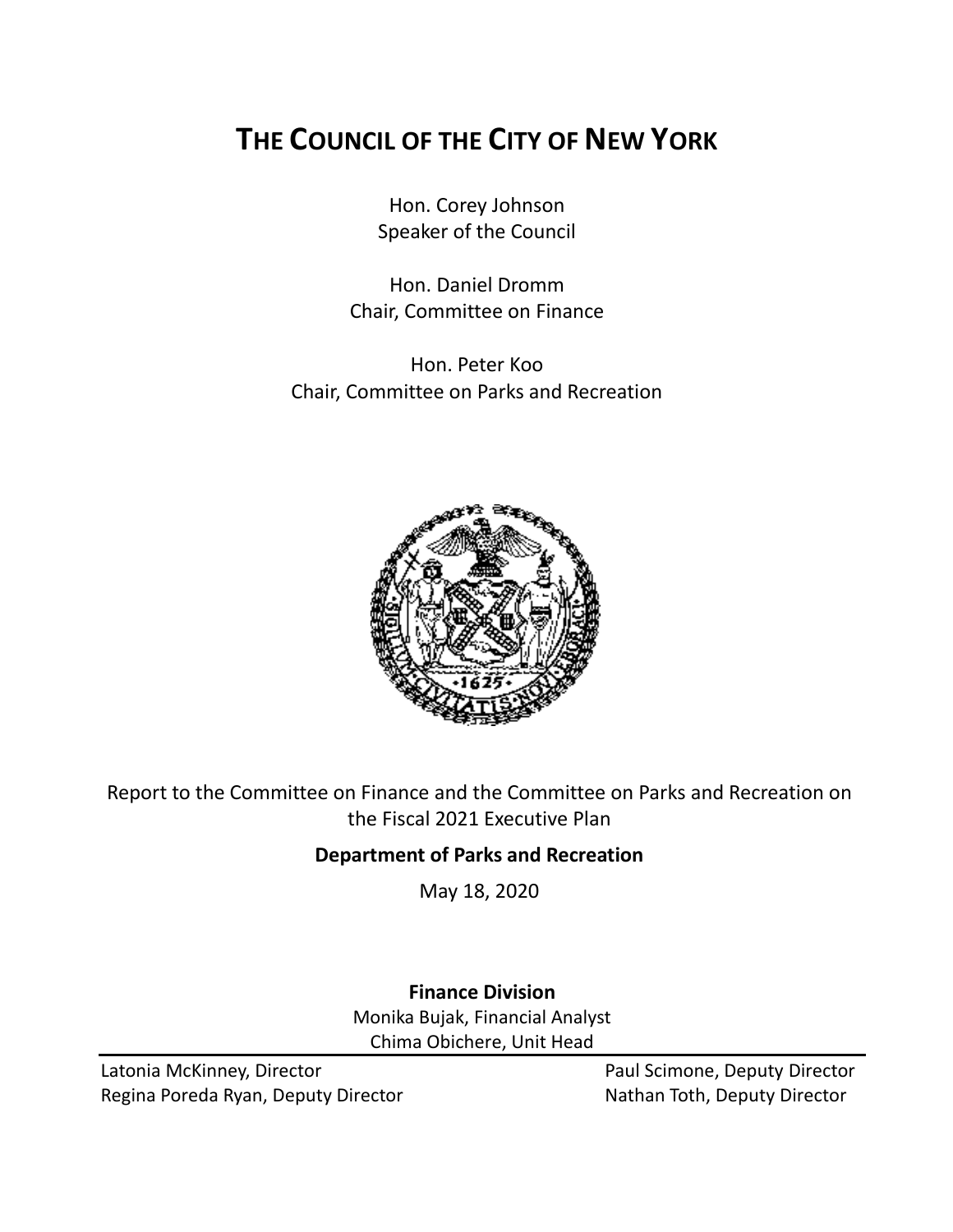## Department of Parks and Recreation Overview

This report presents a review of the Department of Parks and Recreation's Fiscal 2021 Executive Budget. The section below presents an overview of the Department's budget and how it has changed during the course of Fiscal 2020, followed by a review of the significant budget actions introduced in the Fiscal 2021 Executive Budget. Major issues related to the Department's budget are then discussed. Analysis and highlights of the Department of Parks and Recreation's 2020– 2024 Five-Year Capital Plan follows the discussion of the expense budget. Appendix 1 reports the changes made to the Fiscal 2020 and Fiscal 2021 Budgets since Adoption of the Fiscal 2020 Budget. For additional information on the Department's budget and its various programs, please refer to the Fiscal 2021 Preliminary Budget Report for Department of Parks and Recreation at: <https://council.nyc.gov/budget/wp-content/uploads/sites/54/2020/03/846-DPR.pdf>

Below is a summary of key funding changes by program area and source when comparing the Department of Parks and Recreation's Fiscal 2021 Executive Budget to its Fiscal 2020 Adopted Budget.

| I<br>. .<br>×<br>۰.<br>۰,<br> |
|-------------------------------|
|-------------------------------|

| <b>DPR - Financial Summary</b>        |               |             |             |                       |             |             |
|---------------------------------------|---------------|-------------|-------------|-----------------------|-------------|-------------|
| <b>Dollars in Thousands</b>           |               |             |             |                       |             |             |
|                                       | <b>FY18</b>   | <b>FY19</b> | <b>FY20</b> | <b>Executive Plan</b> |             | *Difference |
|                                       | <b>Actual</b> | Actual      | Adopted     | <b>FY20</b>           | <b>FY21</b> | FY20-FY21   |
| Spending                              |               |             |             |                       |             |             |
| <b>Personal Services</b>              | \$410,549     | \$428,202   | \$430,238   | \$430,123             | \$402,970   | (527, 268)  |
| <b>Other Than Personal Services</b>   | 134,735       | 135,425     | 156,982     | 162,832               | 106,241     | (50, 741)   |
| <b>TOTAL</b>                          | \$545,284     | \$563,627   | \$587,220   | \$592,954             | \$509,211   | (578,009)   |
| Maint & Operations- Citywide          | \$178,663     | \$188,805   | \$179,706   | \$199,590             | \$181,238   | \$1,533     |
| Maint & Operations - Central          | 115,505       | 120,262     | 140,506     | 114,151               | 78,773      | (61, 733)   |
| Maint & Operations- POP Program       | 52,878        | 54,015      | 60,760      | 57,024                | 61,303      | 543         |
| Maint & Operations-Zoos               | 12,408        | 12,750      | 6,935       | 12,435                | 6,994       | 59          |
| <b>Recreation-Central</b>             | 8,458         | 9,136       | 6,781       | 5,883                 | 4,908       | (1,873)     |
| Recreation-Citywide                   | 18,506        | 18,755      | 21,778      | 22,492                | 22,500      | 722         |
| <b>Urban Park Service</b>             | 28,576        | 27,955      | 27,943      | 31,354                | 27,961      | 18          |
| Forestry & Horticulture- General      | 31,599        | 31,952      | 34,253      | 36,174                | 20,644      | (13,609)    |
| <b>PlaNYC 2030</b>                    | 906           | 602         | 9,351       | 7,274                 | 9,351       | \$0         |
| Capital                               | 52,342        | 52,300      | 56,959      | 60,588                | 54,289      | (2,670)     |
| <b>Administration- General</b>        | 31,930        | 33,015      | 32,505      | 35,934                | 31,553      | (952)       |
| Administration-Citywide               | 13,511        | 14,079      | 9,743       | 10,056                | 9,696       | (47)        |
| <b>TOTAL</b>                          | \$545,284     | \$563,627   | \$587,220   | \$592,954             | \$509,211   | (\$78,009)  |
| <b>Funding</b>                        |               |             |             |                       |             |             |
| City Funds                            |               |             | \$462,639   | \$441,097             | \$385,827   | (576, 812)  |
| <b>Other Categorical</b>              |               |             | 2,890       | 21,629                | 3,497       | 606         |
| Capital-IFA                           |               |             | 53,292      | 52,884                | 54,848      | 1,556       |
| State                                 |               |             | 499         | 2,857                 | 438         | (60)        |
| Federal - Community Development       |               |             | 6,527       | 12,676                | 2,637       | (3,889)     |
| Federal - Other                       |               |             | 0           | 1,030                 | 31          | 31          |
| Intra City                            |               |             | 61,374      | 60,781                | 61,933      | 560         |
| <b>TOTAL</b>                          | \$545,284     | \$563,627   | \$587,220   | \$592,954             | \$509,211   | (578,009)   |
| <b>Budgeted Headcount</b>             |               |             |             |                       |             |             |
| <b>Full-Time Positions - Civilian</b> | 4,097         | 4,064       | 4,407       | 4,470                 | 4,369       | (38)        |
| <b>TOTAL</b>                          | 4,097         | 4,064       | 4,407       | 4,470                 | 4,369       | (38)        |

*\*The difference of Fiscal 2020 Adopted Budget compared to Fiscal 2021 Executive Budget.*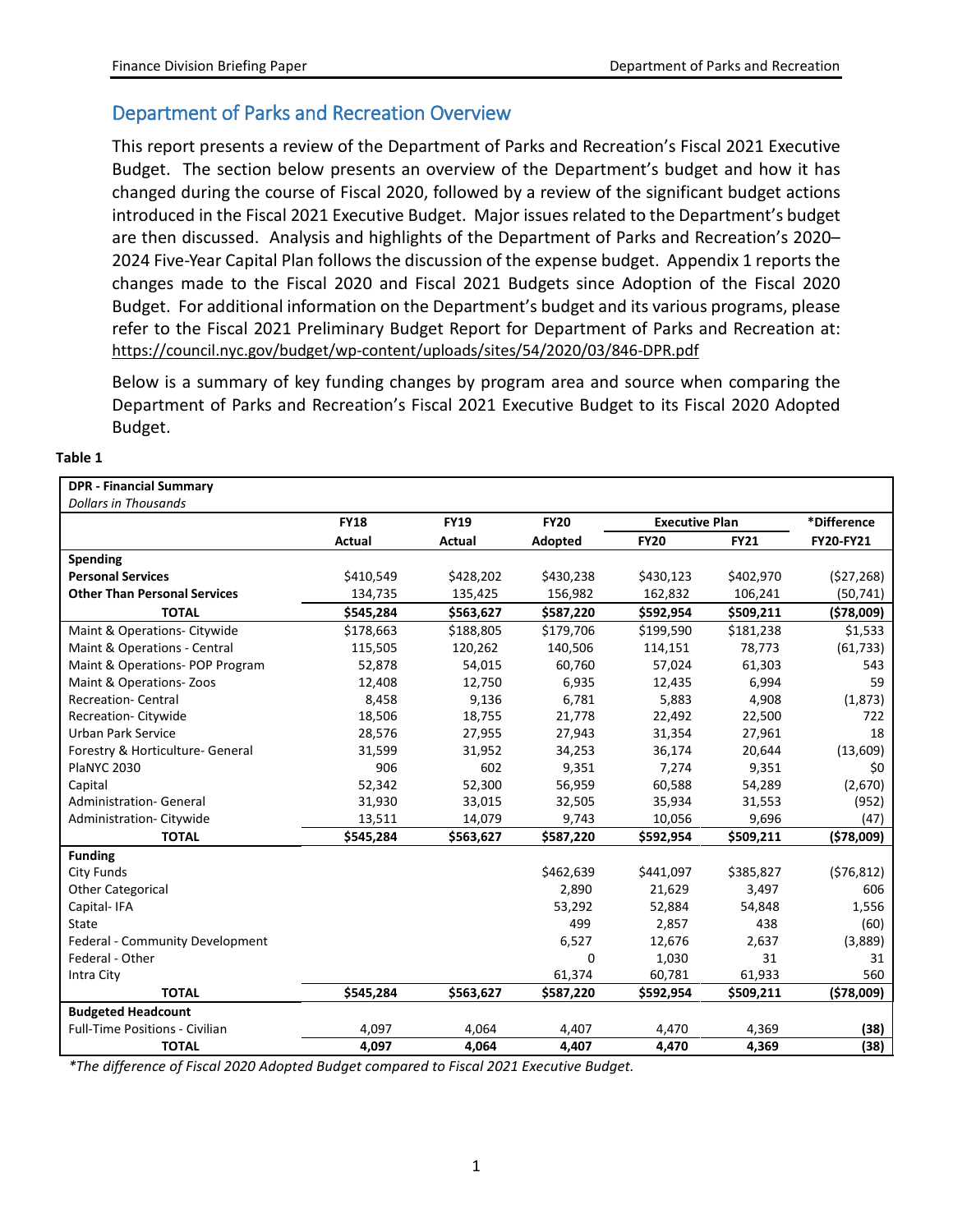DPR's Fiscal 2021 Executive Budget of \$509.2 million is \$78 million less than the Fiscal 2020 Adopted Budget amount of \$587.2 million. The Fiscal 2021 Executive Budget does not include \$40.6 million in Council funding that is currently in the Fiscal 2020 Adopted Budget but not baselined, and therefore not reflected in Fiscal 2021 and beyond. This funding includes: \$9.6 million for 150 parks maintenance workers; \$5.9 million for Park Enforcement Patrol; \$4.1 million for Urban Park Rangers; \$8.2 million for GreenThumb gardens; \$4 million for forestry, horticulture, and natural resources; \$1.7 million for beach and pool season extension; \$1 million for tree stump removal; \$5.1 million for the Parks Equity Initiative; and \$1 million in Council local initiatives.

A complete list of actions since the Adoption of the Fiscal 2020 Budget may be found in Appendix 1 on page 10.

Below is a summary of key funding changes by program area and source when comparing DPR's Fiscal 2021 Executive Budget to its Fiscal 2020 Adopted Budget.

#### **Overall Changes to the DPR's Executive Budget**

Overall, the Fiscal 2021 Executive Budget for DPR includes new needs of \$5.5 million in Fiscal 2020. This is in addition to Other Adjustments which increase the budget by a net of \$1 million in Fiscal 2020 and \$2.4 million in Fiscal 2021. These increases are offset by identified City Tax-Levy (CTL) savings and Programs to Eliminate the Gap (PEGs) totaling \$19.5 million in Fiscal 2020 and \$38.4 million in Fiscal 2021. Combined, the above actions reconcile the Department to its current budget of \$593 million for Fiscal 2020 and \$509.2 million for Fiscal 2021.

#### **Changes by Funding Source**

The Department's budget is largely City-funded, with City funds accounting for nearly 76 percent of its Fiscal 2021 Executive Budget. Federal funds account for less than one percent and State funding accounts for less than one percent of the Department's budget in Fiscal 2021. Compared to the Fiscal 2020 Adopted Budget, federal funding decreases by \$3.9 million while State funding decreases by \$60,000. Overall, City funding decreases by almost \$78 million or thirteen percent, when compared to the Fiscal 2020 Adopted Budget, primarily due to the Council's funding additions in Fiscal 2020 which are not included in the Fiscal 2021 Executive Budget. Additionally, since the City's fiscal year and the State and federal fiscal years do not coincide, the Department reports only baseline funding in grants that it anticipates from the other two branches of government at the beginning of each year and makes adjustments as additional grant funding becomes available. Therefore, it is likely that additional federal and State funds will be recognized by DPR during the course of Fiscal 2021.

#### **Headcount Changes**

The Department's Fiscal 2021 full-time headcount totals 4,369, a decrease of 38 positions when compared to the Fiscal 2020 Adopted Budget headcount of 4,407 positions.

### New in the Executive Plan

The Fiscal 2021 Executive Plan includes new needs of \$5.5 million in Fiscal 2020 and no new needs in Fiscal 2021 for the Department of Parks and Recreation.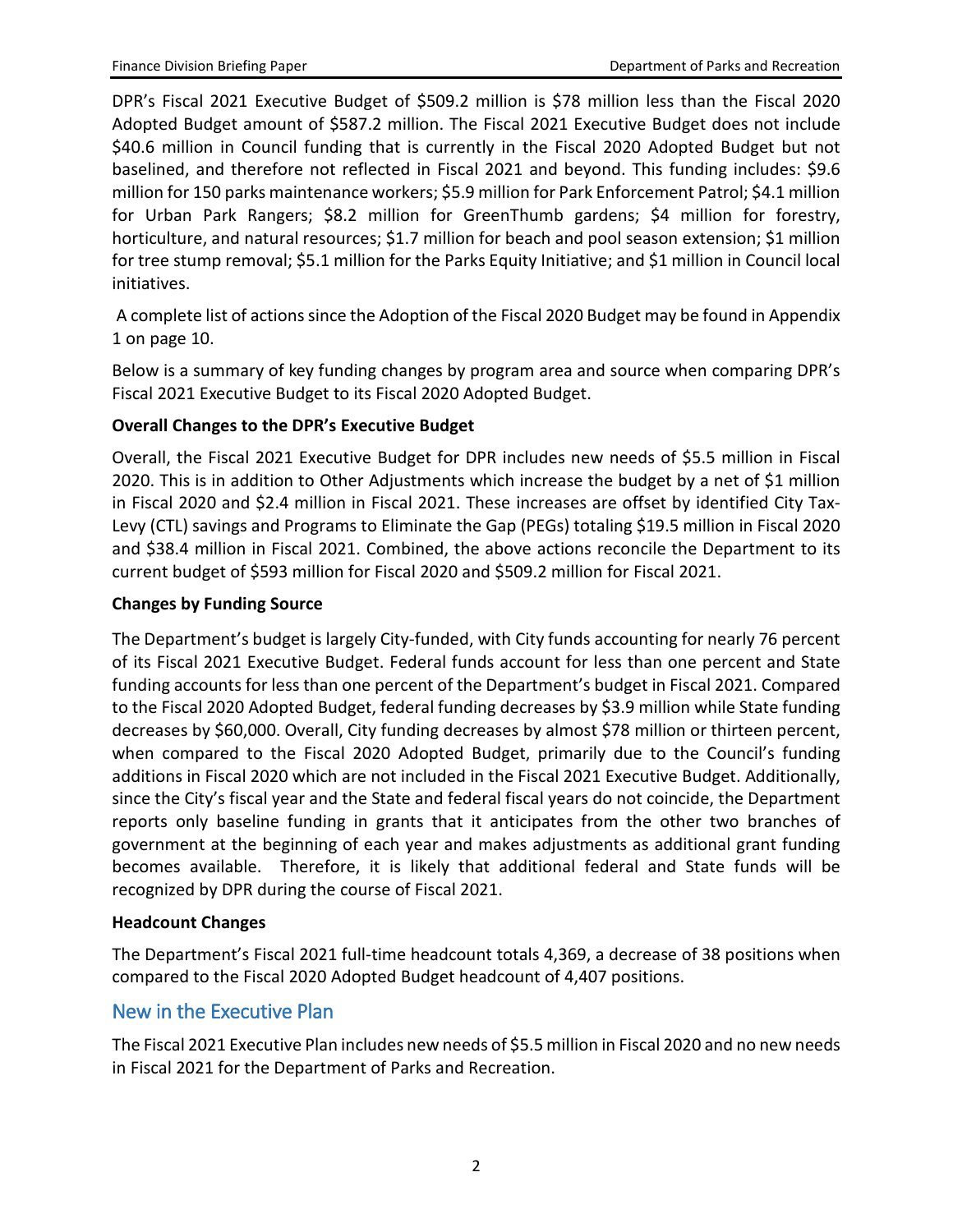#### New Needs

**Zoo Shortfall.** The Fiscal 2021 Executive Plan includes \$5.5 million in Fiscal 2020 for payment to the Wildlife Conservation Society (WCS). DPR is contractually obligated to pay the difference between revenue and expenses associated with the maintenance and operation of the City's three zoos managed by the WCS. The three zoos are Central Park, Prospect Park, and Flushing Meadows Zoo.

In addition to the above new needs, other key actions affecting the Agency's proposed budget include the following.

## Other Adjustments

- **Collective Bargaining.** DPR will receive additional funding of \$1.5 million in Fiscal 2020, \$2 million in Fiscal 2021 and \$2.3 million in Fiscal 2022 and in the outyears for costs associated with collective bargaining agreements. This action will affect all of the Department's program areas.
- **Heat, Light and Power.** Due to a re-estimate, DPR anticipates an increase of \$1.9 million in Fiscal 2020 and \$66,000 in Fiscal 2021 and in the outyears for costs associated with heat, light and power.
- **Heating Fuel Adjustment.** Due to a re-estimate, DPR anticipates a decrease of \$426,505 in Fiscal 2020 and \$113,260 in Fiscal 2021 and in the outyears for costs associated with heating fuel.
- **Lease Adjustment.** Due to re-estimates, DPR anticipates an increase of \$360,000 in Fiscal 2021 and in the outyears for costs associated with leased space.
- **Motor Fuel.** Due to re-estimates, DPR anticipates a decrease of \$901,000 in Fiscal 2020 and \$380,000 in Fiscal 2021 and in the outyears for costs associated with motor fuel.
- **Silver Stars.** The Department anticipates a baseline savings of \$310,000 starting in Fiscal 2021 through the reduction of ten positions from the Silver Star program. The Silver Star program allows employees eligible for retirement to shift from full to part-time status at the discretion of the agency, while officially filing for retirement. This initiative follows Section 212 of the New York State Retirement and Social Security Law (RSSL), which caps earnings at \$35,000 for individuals under 65 who return to public employment. The employees benefit by earning their pension while collecting partial wages. Agencies benefit by addressing inefficiencies in having full-time employees used for work that is either seasonal or does not span a full work week because part-time positions for the same work is too difficult to fill.

## PEG associated savings

• **Citywide Savings Program.** In conjunction with the Fiscal 2021 Executive Plan, the Office of Management and Budget (OMB) released a Citywide Savings Program that outlined a plan to reduce City spending by \$57.9 million in Fiscal 2020 and Fiscal 2021 combined. OMB asked all agencies to identify efficiencies, alternative funding sources and programmatic changes, including PEGs that would yield budgetary savings. DPR has identified the following savings totaling \$19.5 million in Fiscal 2020 and \$38.4 million in Fiscal 2021.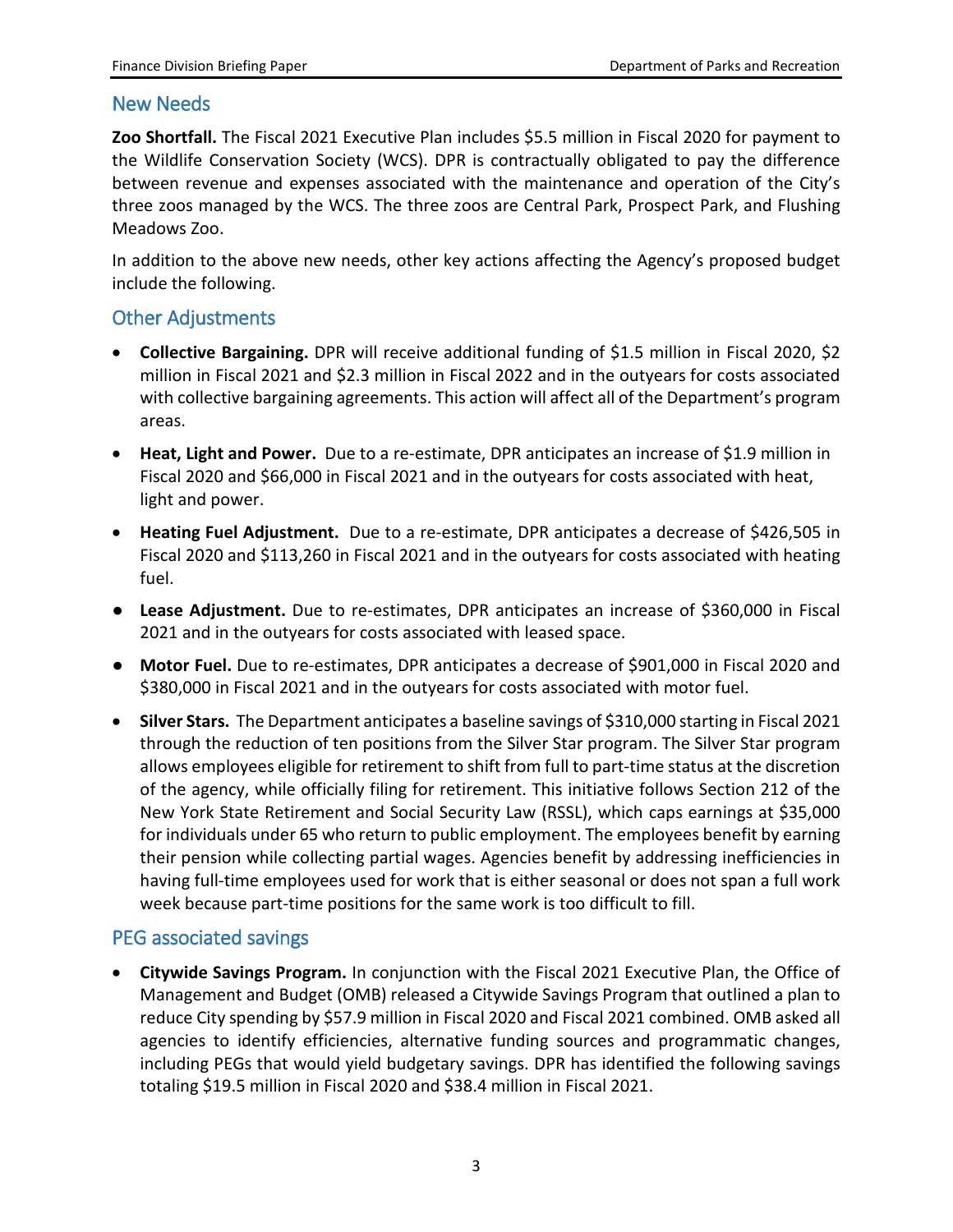**Table 2**

| <b>Sector</b> | Agency     | <b>FY20 Amount</b> | <b>FY21 Amount</b> | <b>Total Amount FY20 &amp;FY21</b> | <b>Description</b>                    |  |  |
|---------------|------------|--------------------|--------------------|------------------------------------|---------------------------------------|--|--|
| Parks         | <b>DPR</b> |                    |                    |                                    | Closure of Outdoor Pools for the 2020 |  |  |
|               |            | \$0                | \$12,000,000       | \$12,000,000                       | season                                |  |  |
| Parks         | <b>DPR</b> | \$10,000,000       | \$1,500,000        | \$11,500,000                       | <b>OTPS Accrual Savings</b>           |  |  |
| Parks         | <b>DPR</b> | \$5,000,000        | \$6,000,000        | \$11,000,000                       | Seasonal Plan Delay                   |  |  |
| Parks         | <b>DPR</b> | \$0                | \$6,000,000        | \$6,000,000                        | <b>Trees and Sidewalks Reduction</b>  |  |  |
| Parks         | <b>DPR</b> | \$0                | \$5,700,000        | \$5,700,000                        | <b>Tree Pruning Reduction</b>         |  |  |
| Parks         | <b>DPR</b> | \$830,873          | \$2,492,620        | \$3,323,493                        | <b>Vacancy Reductions</b>             |  |  |
| Parks         | <b>DPR</b> | \$0                | \$3,100,000        | \$3,100,000                        | Emerald Ash Borer Program Delay       |  |  |
| Parks         | <b>DPR</b> |                    |                    |                                    | Parks Opportunity Program (POP)       |  |  |
|               |            | \$3,000,000        | \$0                | \$3,000,000                        | <b>Accrual Savings</b>                |  |  |
| Parks         | <b>DPR</b> |                    |                    |                                    | Reduction of Tree Stump Removal       |  |  |
|               |            | \$0                | \$1,000,000        | \$1,000,000                        | Program                               |  |  |
| Parks         | <b>DPR</b> |                    |                    |                                    | GreenThumb Expense to Capital         |  |  |
|               |            | \$680,320          | \$0                | \$680,320                          | <b>Reallocation (Fair Play)</b>       |  |  |
| Parks         | <b>DPR</b> |                    |                    |                                    | Suspension of Summer Recreation       |  |  |
|               |            | \$0                | \$634,000          | \$634,000                          | camp                                  |  |  |
|               | Total:     | \$19,511,193       | \$38,426,620       | \$57,937,813                       |                                       |  |  |

- **Closure of Outdoor Pools**. The Fiscal 2021 Executive Plan includes savings of \$12 million in Fiscal 2021 resulting from closing all outdoor pools for the 2020 season. This reduction will impact approximately 1,300 seasonal positions.
- **OTPS Accrual Savings**. The Fiscal 2021 Executive Plan includes savings of \$10 million in Fiscal 2020 and \$1.5 million in Fiscal 2021 related to the agency's halt on purchases of supplies or materials unrelated to either COVID-19 or core agency functions, i.e. park safety and maintenance. Examples of such suspended purchases include supplies related to agencysponsored events that will not take place due to COVID-19.
- **Seasonal Plan Delay.** The Fiscal 2021 Executive Plan includes savings of \$5 million in Fiscal 2020 and \$6 million in Fiscal 2021 resulting from delayed hiring of Parks seasonal workers. The delay in hiring is related to the COVID-19 pandemic. This reduction will impact 144 Full-Time Equivalent (FTE) positions in Fiscal 2020 and 174 FTE positions in Fiscal 2021. This will not translate into actual workers, given that worker employment timelines vary depending on assignment. Although there is not a specific breakdown by title of the impacted positions, it is expected that the cuts will be primarily in maintenance and operations (CPWs, CSAs) and trades (carpenter, plumbers) titles.
- **Trees and Sidewalks Reduction**. The Fiscal 2021 Executive Plan includes a funding reduction of \$6 million in Fiscal 2021 only for DPR's Trees and Sidewalks programs. Pursuant to these savings, \$750,000 will remain in the Fiscal 2021 Adopted Budget for the Tree and Sidewalk program. Approximately 100 expense-funded sites can be repaired with the proposed level of funding in Fiscal 2021, as opposed to the approximately 1,000 sites that could be completed with the previously existing level of expense funding.
- **Tree Pruning Reduction**. The Fiscal 2021 Executive Plan includes a reduction of \$5.7 million in Fiscal 2021 only for tree pruning contracts in Fiscal 2021 due to COVID-19 pandemic. The budgeted amount for tree pruning in Fiscal 2021 was \$8.7 million and the reduction of \$5.7 million results in a new Fiscal 2021 budgeted amount of \$3 million. Approximately 57,000 fewer trees will be pruned due to this reduction. It is not clear at the time of this writing what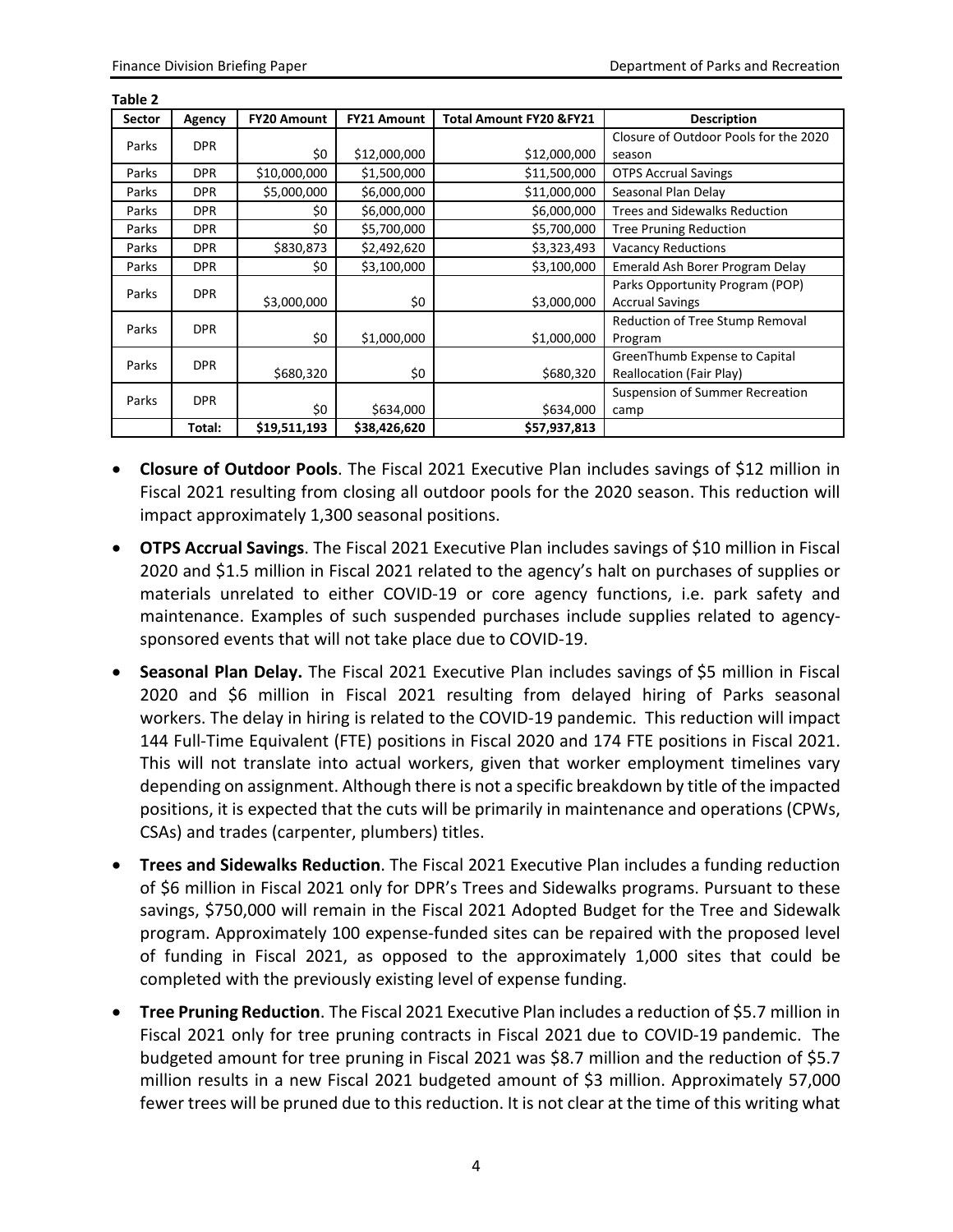impact this reduction would have on the Department's current tree pruning cycle of seven years.

- **Vacancy Reductions.** The Fiscal 2021 Executive Plan includes savings of \$831,000 in Fiscal 2020 and \$2.5 million in Fiscal 2021 and in the outyears resulting from the elimination of 42 vacant positions, primarily City Parks Workers (CPW).
- **Emerald Ash Borer Program Delay.** The Fiscal 2021 Executive Plan includes savings of \$3.1 million generated from a one-year delay in contracting for the Emerald Ash Borer remediation program in Fiscal 2021 only. With an estimated 121,000 Ash trees in parks and on sidewalks across the City, the program allows DPR to treat healthy Ash trees to help preserve the City's tree canopy.
- **Parks Opportunity Program (POP) Accrual Savings.** The Fiscal 2021 Executive Plan includes savings of \$3 million in Fiscal 2020 only resulting from underspending associated with the Parks Opportunity Program (POP). This action reflects the savings related to the halt in onboarding of the upcoming seasonal tranche of roughly 1,500 workers. Council Finance sees this as a budgetary adjustment and not a true reduction in expenditures.
- **Tree Stump Removal Reduction**. The Fiscal 2021 Executive Plan includes a funding reduction of \$1 million for tree stump removal contracts in Fiscal 2021 only due to the COVID-19 pandemic. The current Fiscal 2021 budget totals \$1 million. Approximately 1,500 fewer tree stumps will be removed due to this reduction. Parks also removes stumps as a result of a new street tree planting, which is accounted for in the capital budget.
- **GreenThumb Expense to Capital Reallocation (Fair Play).** As part of the Fiscal 2021 Executive Plan, DPR anticipates to generate expense savings of \$680,320 in Fiscal 2020 only by reallocating funding in the Fair Play Program for GreenThumb from expense to capital. This funding reallocation does not represent a reduction in expenditures rather a funding swap between the expense and the capital budgets.
- **Suspension of Summer Recreation Camp.** The Fiscal 2021 Executive Plan includes savings of \$634,000 in Fiscal 2021 only from the suspension of DPR's 2020 Summer Camp program. As a result of this suspension, approximately 100 positions will not be filled impacting 1,000 summer camp slots.

### Budget Issues

The following section provides issues and concerns as it pertains to the Department of Parks and Recreation's Executive Budget. In Fiscal 2020, the City Council in partnership with the Administration provided a historic investment of approximately \$51 million to DPR's annual operating budget. Of that amount, \$44 million is for various parks initiatives added in the Fiscal 2020 Adopted Budget as a result of the Council's negotiations with the Administration, \$5.1 million is for the Council's Parks Equity Initiative program, and \$1 million is for various local initiatives. However, the majority of the \$44 million for various park initiatives (\$34.4 million) is not baselined and is therefore not included in the Fiscal 2021 Executive Budget. These initiatives are as follows.

• **Parks Maintenance.** The Fiscal 2021 Executive Budget does not include the one-time funding of \$9.6 million successfully negotiated by the City Council in the Fiscal 2020 Adopted Budget. The failure to restore the \$9.6 million funding in the Fiscal 2021 budget could lead to the loss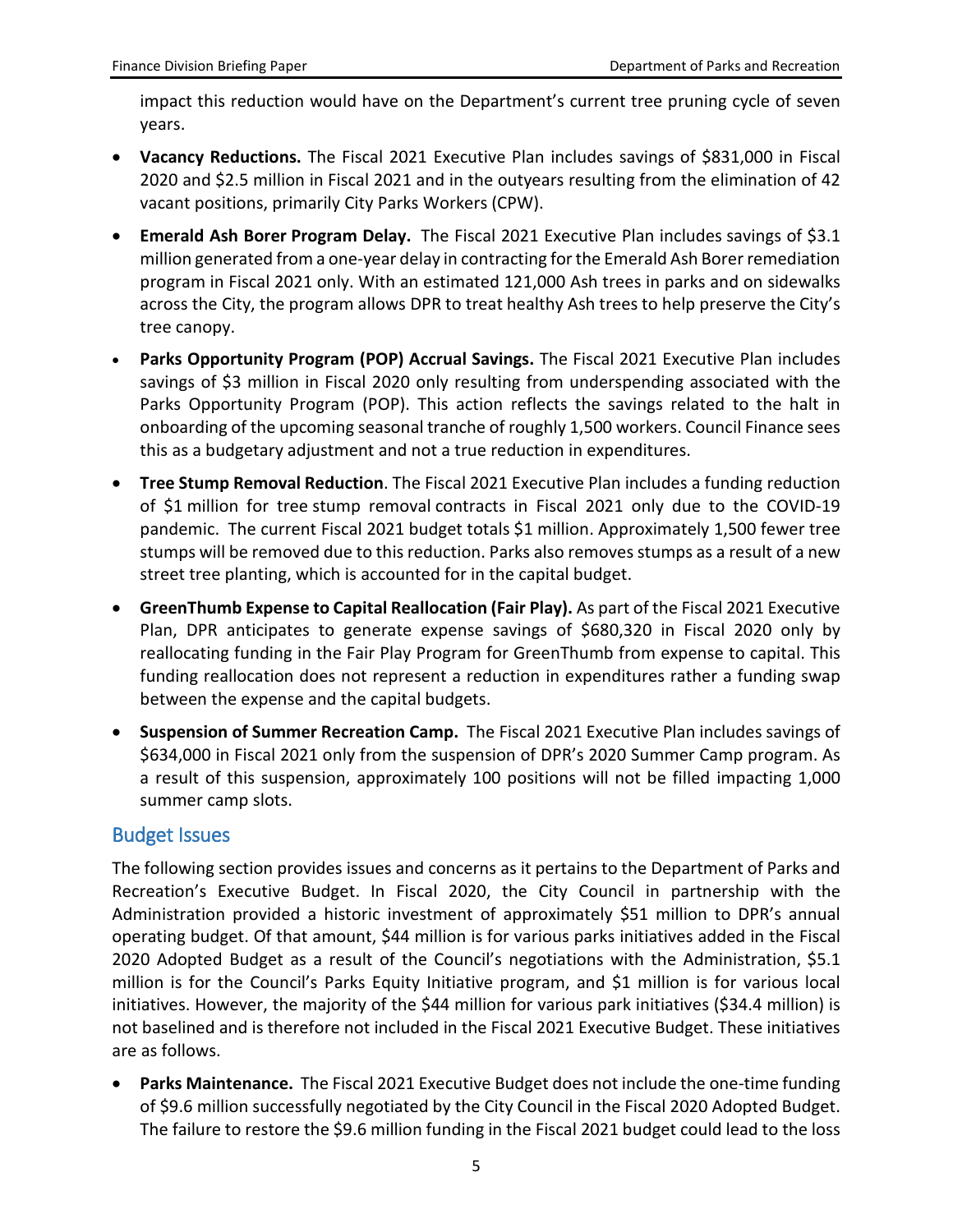of 150 park maintenance workers (CPWs) for the Department. The chart below displays the distribution of CPWs and gardeners supported by this allocation by borough.

| Table 3                                                         |            |          |              |  |  |  |
|-----------------------------------------------------------------|------------|----------|--------------|--|--|--|
| Parks Maintenance Team Distribution-150 non-baselined positions |            |          |              |  |  |  |
| <b>Borough</b>                                                  | <b>CPW</b> | Gardener | <b>Total</b> |  |  |  |
| <b>Bronx</b>                                                    | 18         | 5        | 23           |  |  |  |
| <b>Brooklyn</b>                                                 | 23         | 18       | 41           |  |  |  |
| <b>Manhattan</b>                                                | 21         | 8        | 29           |  |  |  |
| Queens                                                          | 20         | 15       | 35           |  |  |  |
| <b>Staten Island</b>                                            | 7          | 3        | 10           |  |  |  |
| <b>Recreation Center</b>                                        | 9          | 0        | 9            |  |  |  |
| <b>Arts&amp;Antiquities</b>                                     | 2          | 0        |              |  |  |  |
| <b>Historic House Trust</b>                                     | 0          |          |              |  |  |  |
| <b>TOTAL</b>                                                    | 100        | 50       | 150          |  |  |  |

- **Fair Funding for Parks.** The Fiscal 2021 Executive Budget does not include funding for any of the items included in the Fiscal 2020 Adopted Budget as part of the \$23.8 million Fair Play funding for Parks package. The \$23.8 million allocation supports Green Thumb gardens citywide, 50 Urban Park Rangers, 80 Parks Enforcement Patrol (PEP) officers, and helps preserve natural forests. According to the Department, this funding increase for maintenance and operations has helped the agency dramatically transform its strategy for managing 48 of the City's largest parks in all five boroughs. The failure to restore this funding will not only jeopardize the current measures undertaken to improve the City's parks and forests, but will also result in the loss of over 130 green jobs.
- **Parks Equity Initiative Program.** The Fiscal 2021 Executive Budget does not include funding for the Council Parks Equity Initiative (PEI) program. The PEI is a City Council-funded effort to help build a more equitable park system. PEI provides members with discretionary funding that they can allocate to enhance the maintenance, beautification and security of parks and gardens in their districts, to activate green spaces with vibrant programming or to support increased community engagement with parks through volunteer projects and community-led activities.

Today, the maintenance of the City's parks system has improved when compared to the past years, in part, due to the collaborative efforts of the City Council and the Administration. However, these improvements are yet to be felt equally throughout the City. Parks in low and moderate-income neighborhoods are generally less well maintained than parks in wealthier neighborhoods that are supported by private organizations necessitating the Council Parks Equity Initiative program.

## Capital Program

### Fiscal 2021 Executive Capital Budget and Commitment Plan for Fiscal 2020-2024

The Capital Budget provides the estimated need for new appropriations for Fiscal 2021 along with projections for the subsequent three-year capital program. Appropriations represent the legal authority to spend capital dollars and are what the Council votes on at budget adoption. The Commitment Plan, which is a five-year spending plan, is the plan to spend those appropriations. The Capital Budget is significantly less than the Capital Commitment Plan because it does not include the current appropriations for Fiscal 2020 or the amount of funding that may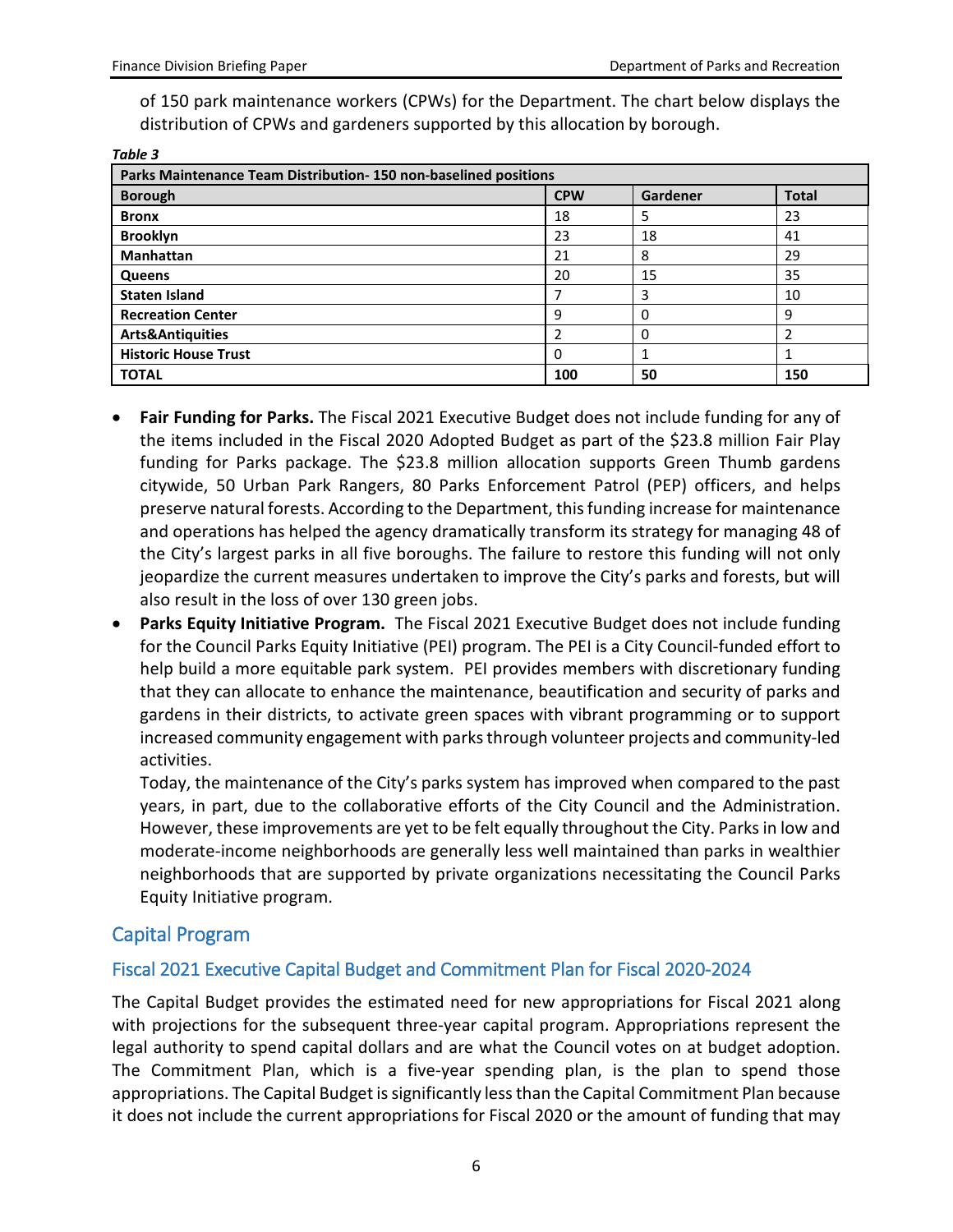be re-appropriated or rolled into Fiscal 2021 in the Adopted Budget. This section will provide an overview of the Capital Budget and Commitment Plan for DPR.

#### **Figure 3**



As shown in the chart at left, the Department of Parks and Recreation's Fiscal 2021 Executive Capital Budget includes \$2.5 billion in Fiscal 2021-2024, with \$499 million in Fiscal 202[1](#page-7-0).<sup>1</sup> This represents approximately 4.5 percent of the City's total \$55.3 billion Capital Budget for 2021-2024.

Available appropriations for Fiscal 2020 total \$2.1 billion. This includes \$1.9 billion in reauthorized prior appropriations and \$498.7 million in

authorized Fiscal 2020 appropriations, less actual commitments of \$270 million in the current fiscal year. The Executive Capital Budget does not include any additional changes that will be made prior to Adoption, which will increase the City's overall capital budget.

#### **Capital Commitment Plan**

DPR's Fiscal 2021 Executive Capital Commitment Plan totals \$4.2 billion in Fiscal 2020-2024, with \$688 million in Fiscal 2020. This represents approximately 5.1 percent of the City's total \$83.2 billion Capital Budget for 2020-2024. The Agency's \$4.2 billion Executive Capital Commitment Plan for Fiscal 2020-2024 reflects a decrease of \$138 million, or 3.2 percent, from the \$4.3 billion scheduled in the Preliminary Commitment Plan.



**Figure 2: FY20-24 Executive Capital Commitment Plan** 

<span id="page-7-0"></span><sup>1</sup> The Capital Budget provides the required appropriations for Fiscal 2021 and planned appropriations for the subsequent three-year capital program. Appropriations represent the legal authority to spend capital dollars and are what the Council votes on at budget adoption.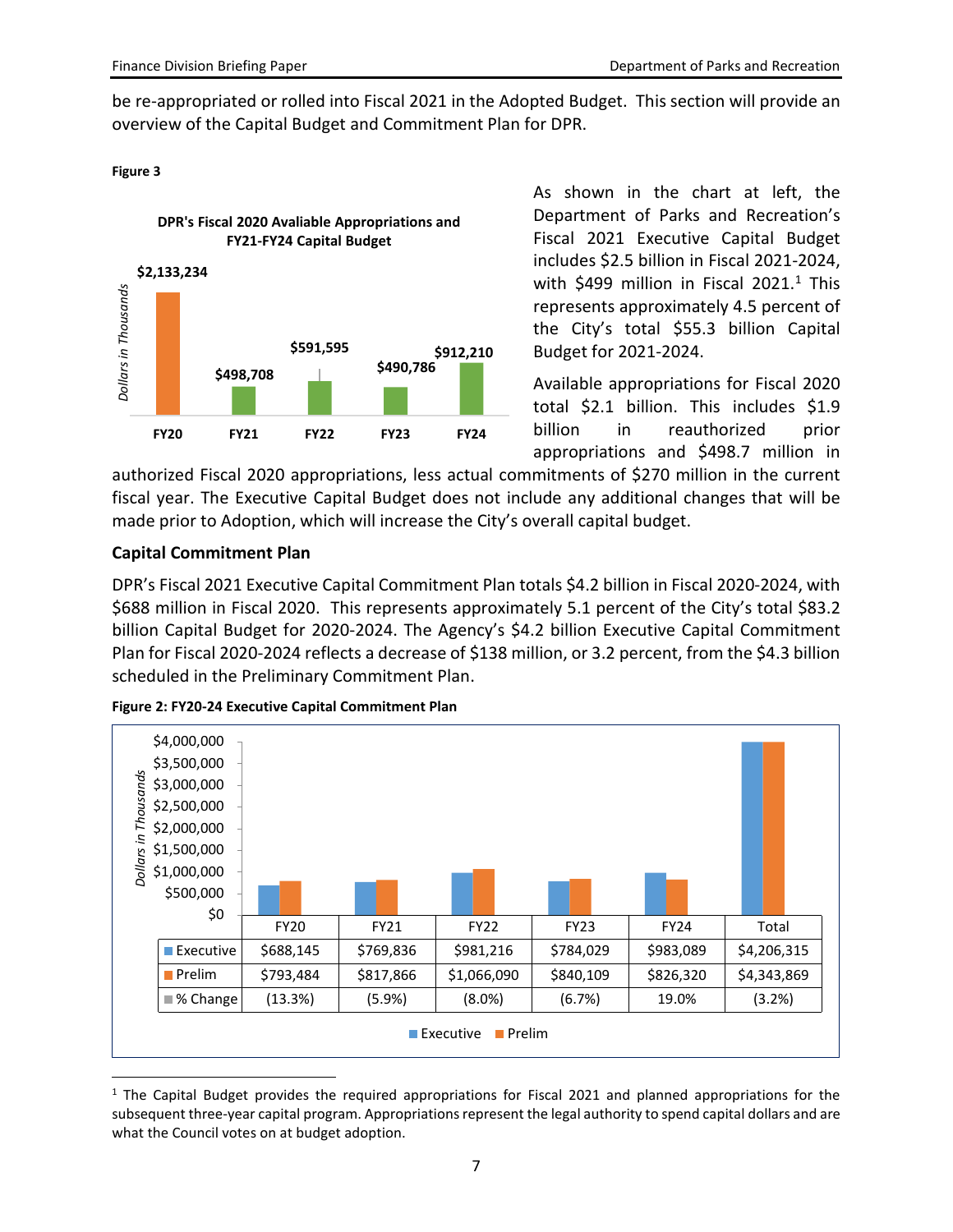#### Fiscal 2021 Executive Capital Commitment Plan Highlights

- **Community Park Initiative.** The Fiscal 2021 Executive Capital Commitment Plan includes funding of \$111.9 million to complete the reconstruction of about 30 Community Parks Initiative (CPI) parks. Of the 67 total CPI park sites, 47 have been completed year to date. Of the remaining sites, 15 are in active construction, 4 are finishing procurement, and 1 is on hold due to pending litigation. The City has spent \$318 million on the Community Park Initiative thus far.
- **Bronx River Greenway.** The Fiscal 2021 Executive Capital Commitment Plan includes \$4.8 million for the reconstruction of Shoelace Park Greenway (along the Bronx River). The project is currently in the construction phase and anticipated to be completed in April 2021.
- **Parks Security Measures Citywide.** The Fiscal 2021 Executive Capital Commitment Plan includes \$27 million for parks security measures citywide. Three sites included in this project are already active. Coney Island and Carl Schurz are currently in the design phase that is scheduled to be completed in spring 2020. The funding for the Central Park project will be transferred to the Central Park Conservancy, which will handle the design, procurement, and construction of the project.
- **Parks Without Borders.** The Fiscal 2021 Executive Capital Commitment Plan includes \$15 million for Parks Without Borders (PWOB). All the funds have been used for the eight Showcase PWOB sites, as well as to supplement a number of other projects that include PWOB components. Of the eight showcase sites chosen for a significant Parks Without Borders design approach, two are complete, five are in construction, and one is on hold (pending litigation). In addition to the eight showcase PWOB projects, there are approximately forty parks that have received Parks Without Borders design elements.
- **Astoria Pool Filtration System.** The Fiscal 2021 Executive Capital Commitment Plan includes \$18 million for the filtration system of Astoria Pool. The design phase started in September 2019 and is scheduled for completion in March 2021. The completion of the whole project is scheduled for May 2022.
- **Anchor Park Site.** The Fiscal 2021 Executive Capital Commitment Plan includes \$33.8 million for the construction of Freshkills South Park. The project is currently in the design phase and the scheduled date for completion is October 2021.
- **Orchard Beach.** The Fiscal 2021 Executive Capital Commitment Plan includes \$65.3 million for the reconstruction of Orchard Beach Pavilion. The funding for this project includes \$10 million provided by the City Council in Fiscal 2018 and \$5 million in Fiscal 2020. The project is scheduled to be completed by the end of 2022.
- **Crotona Park.** The Fiscal 2021 Executive Capital Commitment Plan includes \$3.4 million for improvements to Crotona Park in the Bronx. The improvements include the reconstruction of the Nature Center, the reconstruction of the pool perimeter and fence, as well as pool towers. All the projects in the Crotona Park are scheduled to be completed in 2020.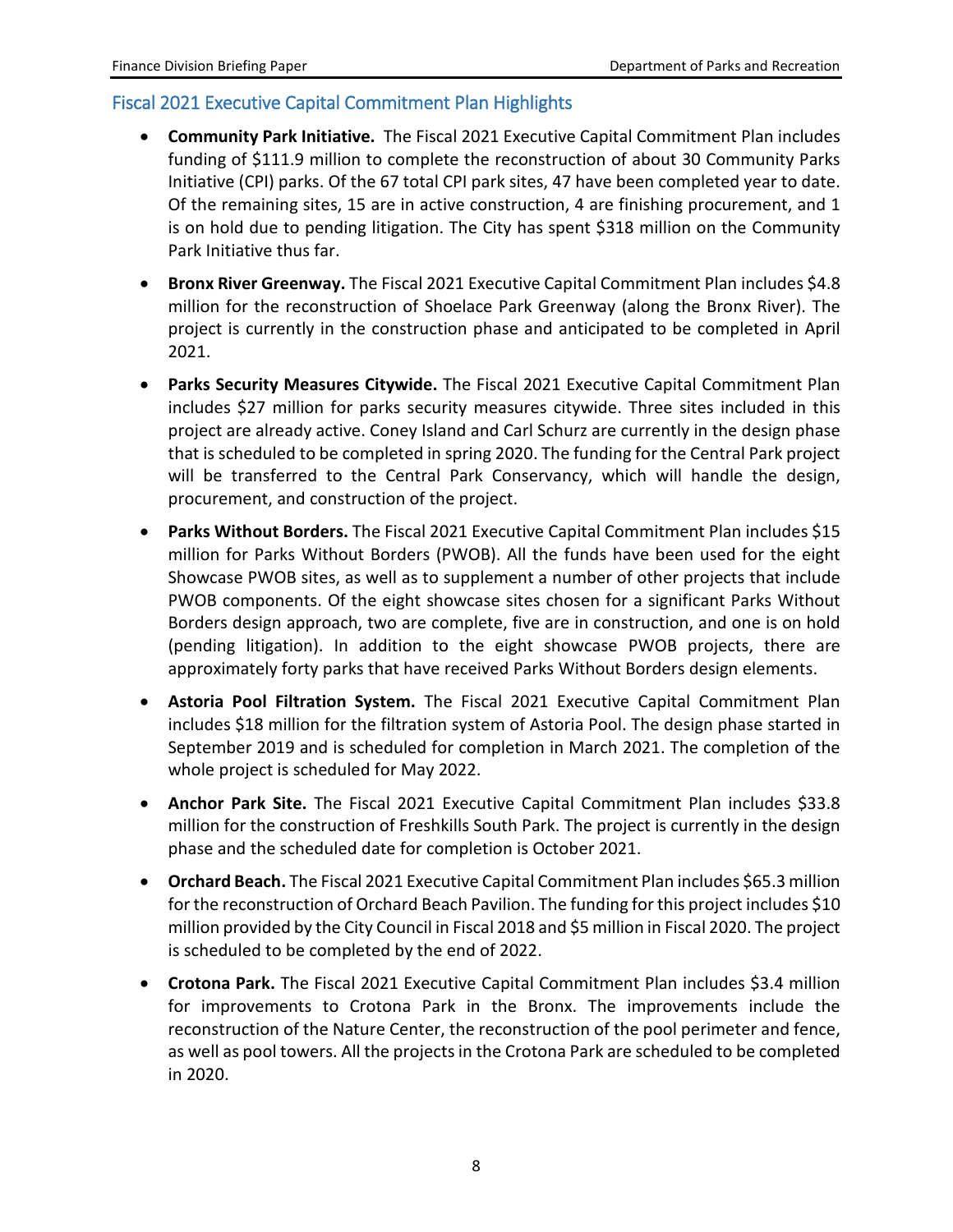## Appendix 1: Fiscal 2021 Budget Actions since Fiscal 2020 Adoption

|                                      | <b>FY20</b> |                 |           | <b>FY21</b> |                 |            |
|--------------------------------------|-------------|-----------------|-----------|-------------|-----------------|------------|
| <b>Dollars in Thousands</b>          | City        | <b>Non-City</b> | Total     | City        | <b>Non-City</b> | Total      |
| DPR Budget as of the FY20            |             |                 |           |             |                 |            |
| <b>Adopted Budget</b>                | \$462,639   | \$124,582       | \$587,221 | \$424,551   | \$121,361       | \$545,912  |
| <b>New Needs</b>                     |             |                 |           |             |                 |            |
| <b>Brownsville Action Plan</b>       | 437         | 0               | 437       | 583         | 0               | 583        |
| Dyckman Marina Staffing              | 160         | $\Omega$        | 160       | 320         | 0               | 320        |
| IFA Baselined Funding Increase       | 0           | 535             | 535       | $\Omega$    | 900             | 900        |
| <b>Subtotal, New Needs</b>           | \$597       | \$535           | 1,132     | \$903       | \$900           | \$1,803    |
| <b>Other Adjustments</b>             |             |                 |           |             |                 |            |
| <b>OTPS Accrual Savings</b>          | (6000)      | 0               | (6000)    | 0           | 0               | 0          |
| <b>PS Savings</b>                    | (1000)      | $\mathbf 0$     | (1000)    | 0           | 0               | 0          |
| Fair Play Expense to Capital         |             |                 |           |             |                 |            |
| Reallocation                         | (3826)      | 0               | (3826)    | 0           | 0               | 0          |
| Citipostal Revenue Reallocation      | 920         | $\pmb{0}$       | 920       | 0           | 0               | 0          |
| <b>Seasonal Accrual Savings</b>      | (3300)      | $\mathbf 0$     | (3300)    | 0           | 0               | 0          |
| Brooklyn Bridge Park                 | 0           | 1649            | 1649      | 0           | 0               | 0          |
| FMCP Improvement Fund                | 0           | 3383            | 3383      | 0           | 23              | 23         |
| <b>HRP PEP Officers</b>              | 0           | 3333            | 3333      | 0           | 0               | 0          |
| <b>Riverside South Park</b>          | 0           | 1213            | 1213      | 0           | 0               | $\Omega$   |
| <b>Collective Bargaining</b>         | 1641        | 37              | 1678      | 1884        | 41              | 1925       |
| Trees and Sidewalks Exp. to Cap.     |             |                 |           |             |                 |            |
| Reallocation                         | 0           | 0               | 0         | (5000)      | 0               | (5000)     |
| City-funds Adjustments               | (1480)      | $\Omega$        | (1480)    | (93)        | 0               | (93)       |
| <b>Other Categorical Adjustments</b> | 0           | 9273            | 9273      | 0           | 559             | 559        |
| <b>State Adjustments</b>             | 0           | 2305            | 2305      | 0           | 119             | 119        |
| <b>CDBG</b>                          | 0           | 6143            | 6143      | 0           | (13)            | (13)       |
| <b>Other Federal Adjustments</b>     | 0           | 985             | 985       | 0           | 31              | 31         |
| Inter-City Adjustments               | 0           | 2330            | 2330      | $\Omega$    | 0               | 0          |
| <b>Subtotal, Other Adjustments</b>   | ( \$13,045) | \$30,651        | \$17,606  | ( \$3,209)  | \$760           | ( \$2,449) |
| <b>TOTAL, All Changes</b>            | (\$12,448)  | \$31,186        | \$18,738  | ( \$2,306)  | \$1,660         | (5646)     |
| DPR Budget as of the FY21            |             |                 |           |             |                 |            |
| <b>Preliminary Budget</b>            | \$450,191   | \$155,768       | \$605,959 | \$422,245   | \$123,021       | \$545,266  |
| New Needs-Exec. 2021                 |             |                 |           |             |                 |            |
| Zoo Shortfall                        | 5,500       | 0               | 5,500     | 0           | 0               | 0          |
| <b>Subtotal, New Needs</b>           | \$5,500     | \$0             | \$5.500   | \$0         | \$0             | \$0        |
| Other Adjustments- Exec. 2021        |             |                 |           |             |                 |            |
| <b>Collective Bargaining</b>         | 1,384       | 142             | 1,526     | 1,852       | 220             | 2,072      |
| Heat, Light, Power                   | 1872        | 0               | 1872      | 66          | 0               | 66         |
| Motor Fuel                           | (901)       | 0               | (901)     | (380)       | 0               | (380)      |
| <b>Silver Stars</b>                  | 0           | 0               | 0         | (310)       | 0               | (310)      |
| <b>Heating Fuel Adjustment</b>       | (427)       | 0               | (427)     | (113)       | 0               | (113)      |
| Lease Adjustment                     | 0           | 0               | 0         | 360         | 0               | 360        |
| Hudson River Park PEPs               | 0           | (659)           | (659)     | 0           | 0               | 0          |
|                                      |             |                 |           | 408         | 0               | 408        |
| <b>City Funds</b>                    | (865)       | 0<br>552        | (865)     |             |                 |            |
| <b>Other Categorical</b>             | 0           |                 | 552       | 0           | 120             | 120        |
| Capital IFA                          | 0           | (1100)          | (1100)    | 0           | 0               | 0          |
| State                                | 0           | 53              | 53        | 0           | 23              | 23         |
| <b>Federal CD</b>                    | 0           | 0               | 0         | 0           | 0               | 0          |
| Federal Other                        | 0           | 46              | 46        | 0           | 0               | 0          |
| Intra-City                           | 0           | 57              | 57        | 0           | 0               | 0          |
| <b>Subtotal, Other Adjustments</b>   | \$1,917     | (5909)          | \$1,008   | \$2,009     | \$363           | \$2,372    |
| <b>PEG Restorations and</b>          |             |                 |           |             |                 |            |
| <b>Substitutions-Exec. 2021</b>      |             |                 |           |             |                 |            |
| <b>Closure of Outdoor Pools</b>      | 0           | 0               | 0         | (12,000)    | 0               | (12,000)   |
| Emerald Ash Borer Program Delay      | 0           | $\pmb{0}$       | 0         | (3, 100)    | 0               | (3, 100)   |